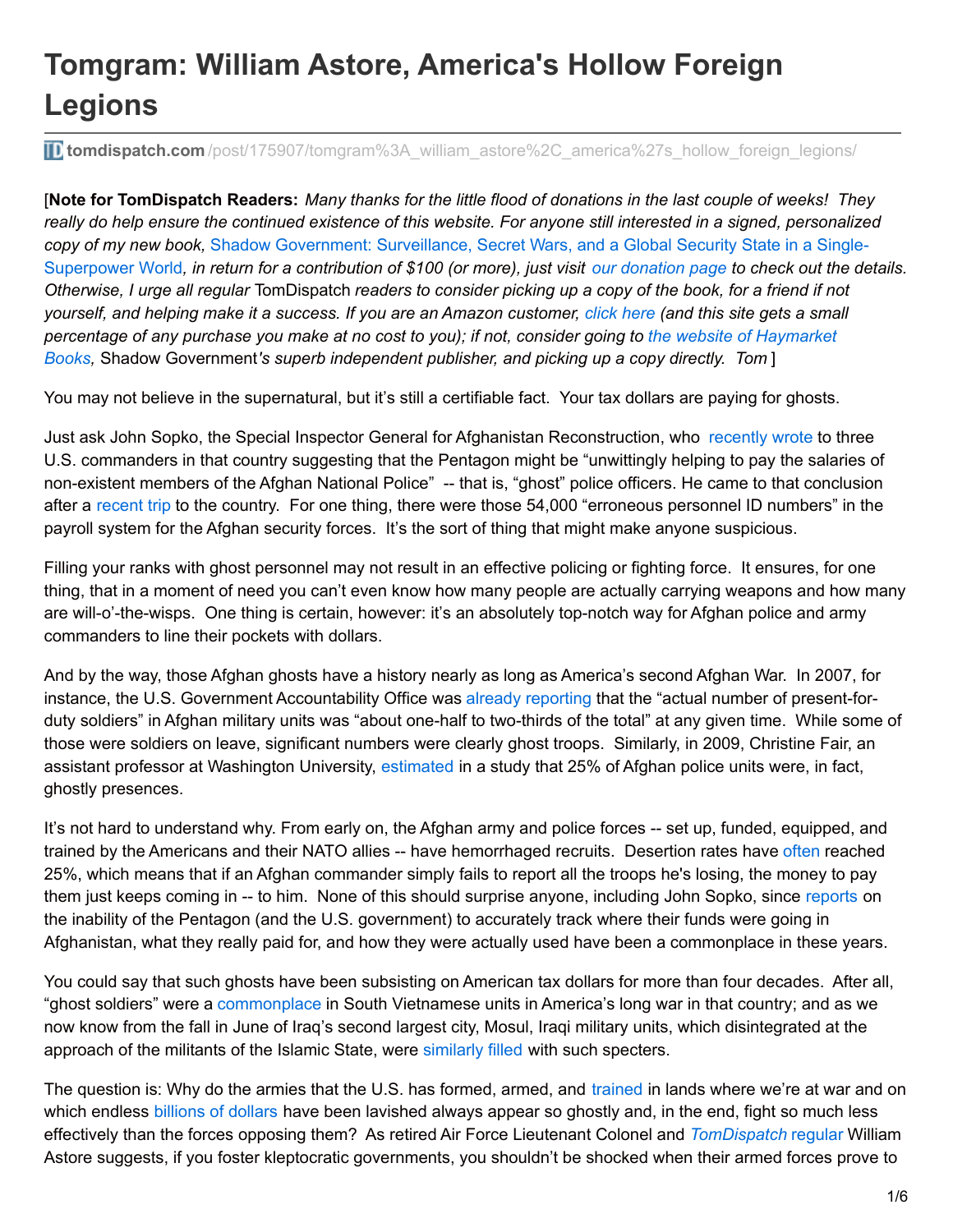### **Investing in Junk Armies Why American Efforts to Create Foreign Armies Fail** By [William](http://www.tomdispatch.com/authors/williamastore) J. Astore

In June, tens of thousands of Iraqi Security Forces in Nineveh province north of Baghdad collapsed in the face of attacks from the militants of the Islamic State (IS or ISIS), abandoning four [major](http://www.theguardian.com/world/2014/jun/11/mosul-isis-gunmen-middle-east-states) cities to that extremist movement. The collapse drew much [notice](http://www.nytimes.com/2014/06/13/world/middleeast/american-intelligence-officials-said-iraqi-military-had-been-in-decline.html) in our [media](http://www.washingtonpost.com/blogs/monkey-cage/wp/2014/06/13/why-the-iraqi-army-collapsed-and-what-can-be-done-about-it/), but not much in the way of sustained analysis of the American role in it. To put it bluntly, when confronting IS and its band of lightly armed irregulars, a reputedly professional military, American-trained and -armed, discarded its weapons and equipment, cast its uniforms aside, and melted back into the populace. What this behavior couldn't have made clearer was that U.S. efforts to create a new Iraqi army, muchtouted and funded to the tune of  $$25$  [billion](http://www.military.com/daily-news/2013/03/06/too-much-money-spent-in-iraq-for-too-few-results.html) over the 10 years of the American occupation ( $$60$  billion if you include other reconstruction costs), had failed miserably.

Though reasonable analyses of the factors behind that collapse [exist,](http://warontherocks.com/2014/07/inside-the-collapse-of-the-iraqi-armys-2nd-division/) an investigation of why U.S. efforts to create a viable Iraqi army (and, by extension, viable security forces in Afghanistan) cratered so badly are lacking. To understand what really happened, a little history lesson is in order. You'd need to start in May 2003 with the decision of L. Paul Bremer III, America's proconsul in occupied Iraq and head of the Coalition Provisional Authority (CPA), to [disband](http://www.slate.com/articles/news_and_politics/war_stories/2007/09/who_disbanded_the_iraqi_army.html) the battle-hardened Iraqi military. The Bush administration considered it far too tainted by Saddam Hussein and his Baathist Party to be a trustworthy force.

Instead, Bremer and his team vowed to create a new Iraqi military from scratch. According to *Washington Post* reporter Tom Ricks in his bestselling book *Fiasco*, that force was initially conceived as a small constabulary of 30,000-40,000 men (with no air force at all, or rather with the U.S. Air Force for backing in a country U.S. officials expected to [garrison](http://www.tomdispatch.com/post/174807/) for decades). Its main job would be to secure the country's borders without posing a threat to Iraq's neighbors or, it should be added, to U.S. interests.

Bremer's decision essentially threw 400,000 Iraqis with military training, including a full officer corps, out onto the streets of its cities, jobless. It was a formula for creating an insurgency. Humiliated and embittered, some of those men would later join various resistance groups operating against the American military. [More](http://www.nytimes.com/2014/08/28/world/middleeast/army-know-how-seen-as-factor-in-isis-successes.html) than a few of them later found their way into the ranks of ISIS, including at the highest levels of leadership. (The most notorious of these is Izzat Ibrahim [al-Douri](http://www.telegraph.co.uk/news/worldnews/middleeast/iraq/10065919/Izzat-Ibrahim-al-Douri-the-King-of-Clubs-is-back-and-he-may-yet-prove-to-be-Saddam-Husseins-trump-card.html), a former general in Saddam's army who was featured as the King of Clubs in the Bush administration's deck of cards of Iraq's most wanted figures. Al-Douri is now [reportedly](http://www.democracynow.org/2014/10/3/jeremy_scahill_on_obamas_orwellian_war) helping to coordinate IS attacks.)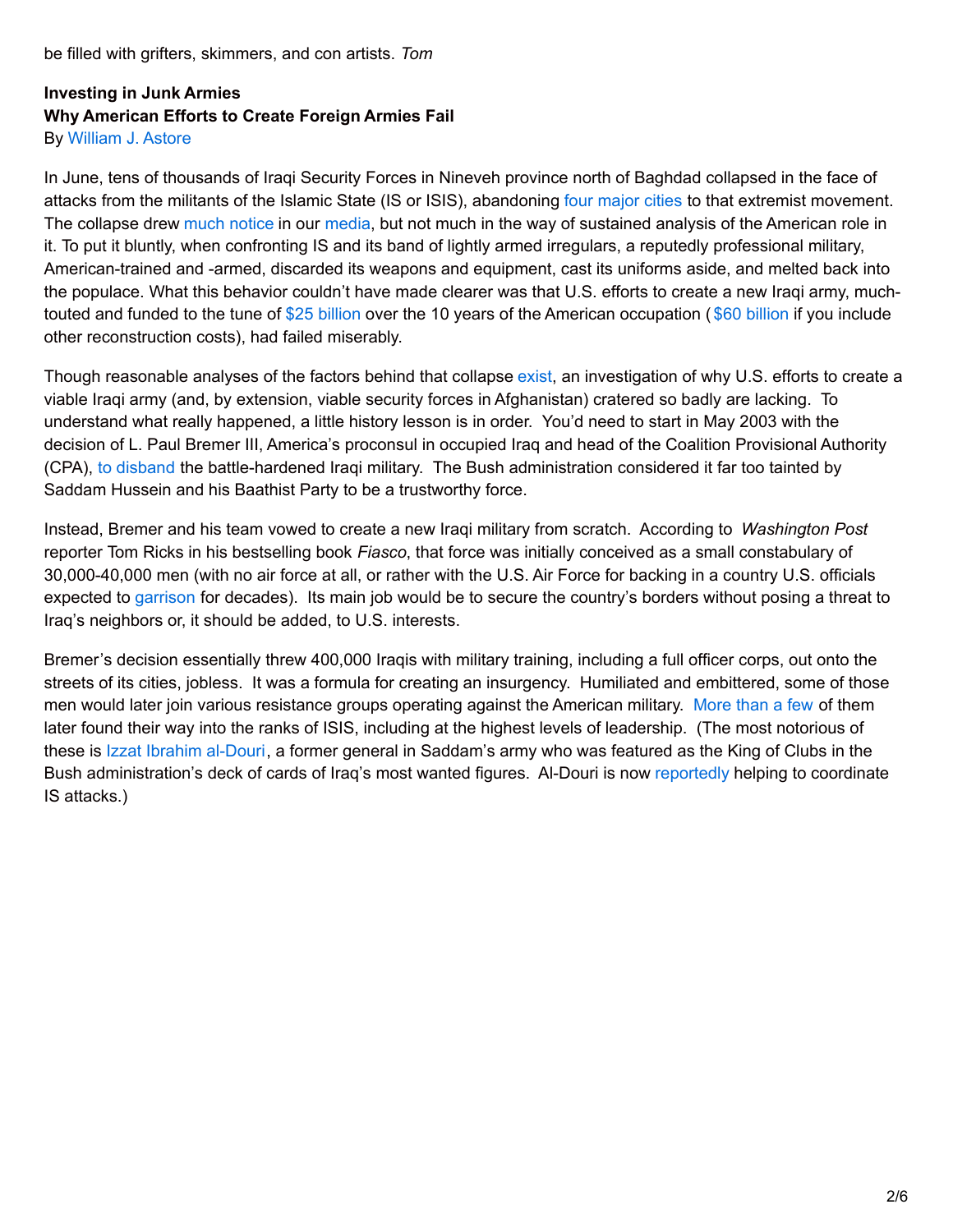IS has fought with considerable effectiveness, quickly turning captured American and Syrian weaponry, [including](http://www.washingtonsblog.com/2014/07/isis-taking-iraq-using-captured-american-weapons.html) artillery pieces, Humvees, and even a helicopter, on their enemies. Despite years of work by U.S. military advisers and all those billions of dollars invested in training and equipment, the Iraqi army has not fought well, or often at all. Nor, it seems, will it be ready to do so in the immediate future. Retired Marine Corps General John R. Allen, who played a key role in organizing, arming, and paying off Sunni tribal groups in Iraq the last time around during the "Anbar [Awakening,"](http://www.defenseone.com/ideas/2014/02/can-another-anbar-awakening-save-iraq/78053/) and who has been charged by President Obama with "coordinating" the latest American-led coalition to save Iraq, has already gone on [record](http://www.nytimes.com/2014/10/04/world/middleeast/coalition-leader-warns-of-long-fight-in-iraq.html) on the subject. By his calculations, even with extensive U.S. air support and fresh infusions of American advisers and equipment, it will take up to a [year](http://schnizzle.biz/82383/coalition-leader-warns-iraqi-military-wont-be-ready-to-take-back-mosul-for-at-least-a-year/) before that army is capable of launching a campaign to retake Mosul, the country's second largest city.

What went wrong? The U.S. Army believes in putting the "bottom line up front," so much so that they have even turned the phrase into an acronym: BLUF. The bottom line here is that, when it comes to military effectiveness, what ultimately matters is whether an army -- any army -- possesses spirit. Call it fire in the belly, a willingness to take the fight to the enemy. The Islamic State's militants, at least for the moment, clearly have that will; Iraqi security forces, painstakingly trained and lavishly underwritten by the U.S. government, do not.



## Buy the book

This represents a failure of the first order. So here's the \$60 billion question: Why did such sustained U.S. efforts bear such bitter fruit? The simple answer: for a foreign occupying force to create a unified and effective army from a disunified and disaffected populace was (and remains) a fool's errand. In reality, U.S. intervention, now as then, will serve only to aggravate that disunity, no matter what new Anbar [Awakenings](http://online.wsj.com/articles/sunnis-question-plan-for-iraqi-national-guard-1411076197) are attempted.

Upon Saddam's overthrow in 2003 and the predictable power vacuum that followed, score-settling ethno-religious factions clashed in what, in the end, was little short of civil war. In the meantime, both Sunni and Shia insurgencies arose to fight the American occupiers. Misguided decisions by Bremer's CPA only made matters worse. Deep political divisions in Iraq fed those insurgencies, which targeted American troops as a foreign presence. In response, the U.S. military sought to pacify the insurgents, while simultaneously expanding the Iraqi constabulary. In military parlance, it began to "stand up" what would become massive security forces. These were expected to restore a semblance of calm, even as they provided cover for U.S. troops to withdraw ever so gradually from combat roles.

It all sounded so reasonable and achievable that the near-impossibility of the task eluded the Americans involved. To understand why the situation was so hopeless, try this thought experiment. Imagine that it is March 1861 in the United States. Elected by a minority of Americans, Abraham Lincoln is deeply distrusted by Southern secessionists who seek a separatist set of confederated states to protect their interests. Imagine at that moment that a foreign empire intervened, replacing Lincoln with a more tractable leader while disbanding the federal army along with state militias due to their supposed untrustworthiness and standing up its own forces, ones intended to pacify a people headed toward violent civil war. Imagine the odds of "success"; imagine the unending chaos that would have followed.

If this scenario seems farfetched, so, too, was the American military mission in Iraq. Not surprisingly, in such a speculative and risky enterprise, the resulting security forces came to be the equivalent of so many junk [bonds](https://en.wikipedia.org/wiki/Michael_Milken). And when the margin call came, the only thing left was hollow legions.

#### **A Kleptocratic State Produces a Kleptocratic Military**

In the military, it's called an "after action report" or a "[hotwash](https://en.wikipedia.org/wiki/Hotwash)" -- a review, that is, of what went wrong and what can be learned, so the same mistakes are not repeated. When it comes to America's Iraq training mission, four lessons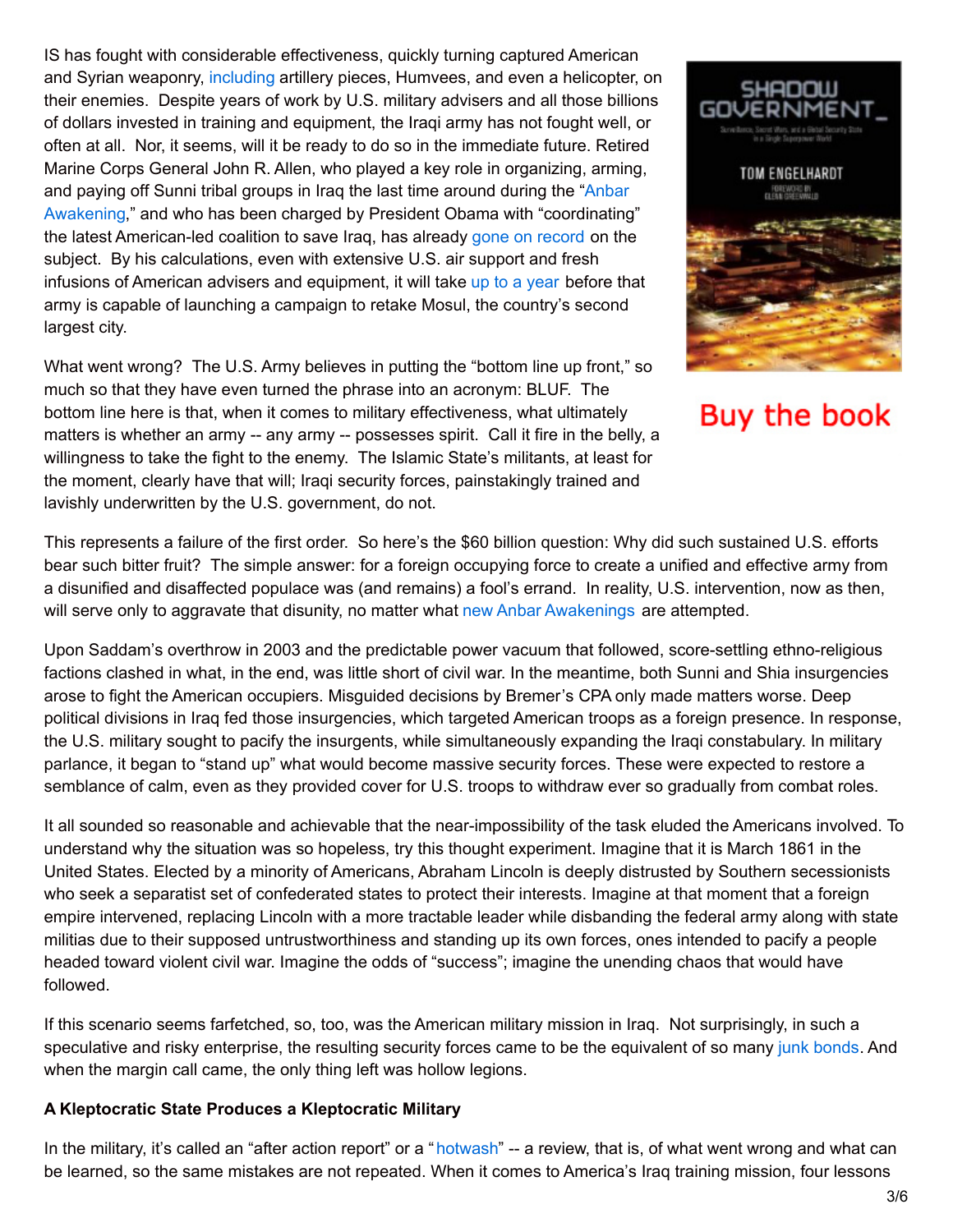should top any "hotwash" list:

1. Military training, no matter how intensive, and weaponry, no matter how sophisticated and powerful, is no substitute for belief in a cause. Such belief nurtures cohesion and feeds fighting spirit. ISIS has fought with conviction. The expensively trained and equipped Iraqi army hasn't. The latter lacks a compelling cause held in common. This is not to suggest that ISIS has a cause that's pure or just. Indeed, it appears to be a complex mélange of religious fundamentalism, sectarian revenge, political ambition, and old-fashioned opportunism (including loot, plain and simple). But so [far](http://www.usnews.com/news/articles/2014/09/09/the-islamic-state-how-obama-and-the-united-states-got-here) the combination has proven compelling to its fighters, while Iraq's security forces appear centered on little more than self-preservation.

2. Military training alone cannot produce loyalty to a dysfunctional and disunified government incapable of running the country effectively, which is a reasonable description of Iraq's sectarian Shia government. So it should be no surprise that, as Andrew Bacevich has [noted](http://www.washingtonpost.com/opinions/even-if-we-defeat-the-islamic-state-well-still-lose-the-bigger-war/2014/10/03/e8c0585e-4353-11e4-b47c-f5889e061e5f_story.html), its security forces won't obey orders. Unlike [Tennyson's](https://en.wikipedia.org/wiki/The_Charge_of_the_Light_Brigade_(poem)) six hundred, the Iraqi army is unready to ride into any valley of death on orders from Baghdad. Of course, this problem might be solved through the formation of an Iraqi government that fairly represented all major parties in Iraqi society, not just the Shia majority. But that seems an unlikely possibility at this point. In the meantime, one solution the situation doesn't call for is more U.S. airpower, weapons, advisers, and training. That's already been tried -- and it failed.

3. A [corrupt](http://www.independent.co.uk/news/world/middle-east/iraq-10-years-on-how-baghdad-became-a-city-of-corruption-8520038.html) and kleptocratic government produces a corrupt and kleptocratic army. On Transparency International's 2013 corruption [perceptions](http://www.transparency.org/cpi2013/results) index, Iraq came in 171 among the 177 countries surveyed. And that rot can't be overcome by American "can-do" military training, then or now. In fact, Iraqi security forces mirror the kleptocracy they serve, often existing largely on paper. For example, prior to the June ISIS offensive, as Patrick Cockburn has [noted](http://www.independent.co.uk/news/world/middle-east/isis-an-hour-away-from-baghdad--with-no-sign-of-iraq-army-being-able-to-make-a-successful-counterattack-9763658.html), the security forces in and around Mosul had a paper strength of 60,000, but only an estimated 20,000 of them were actually available for battle. As Cockburn writes, "A common source of additional income for officers is for soldiers to kickback half their salaries to their officers in return for staying at home or doing another job."

When he asked a recently retired general why the country's military pancaked in June, Cockburn got this [answer](http://www.lrb.co.uk/v36/n14/patrick-cockburn/battle-for-baghdad):

"'Corruption! Corruption! Corruption!' [the general] replied: pervasive corruption had turned the [Iraqi] army into a racket and an investment opportunity in which every officer had to pay for his post. He said the opportunity to make big money in the Iraqi army goes back to the U.S. advisers who set it up ten years ago. The Americans insisted that food and other supplies should be outsourced to private businesses: this meant immense opportunities for graft. A battalion might have a nominal strength of six hundred men and its commanding officer would receive money from the budget to pay for their food, but in fact there were only two hundred men in the barracks so he could pocket the difference. In some cases there were 'ghost battalions' that didn't exist at all but were being paid for just the same."

Only in fantasies like J.R.R. Tolkien's *Lord of the Rings* do ghost battalions make a difference on the battlefield. Systemic graft and rampant corruption can be papered over in parliament, but not when bullets fly and blood flows, as events in June proved.

Such corruption is hardly new (or news). Back in 2005, in his [article](http://www.theatlantic.com/magazine/archive/2005/12/why-iraq-has-no-army/304428/) "Why Iraq Has No Army," James Fallows noted that Iraqi weapons contracts valued at \$1.3 billion shed \$500 million for "payoffs, kickbacks, and fraud." In the same year, Eliot Weinberger, [writing](http://www.lrb.co.uk/v28/n01/eliot-weinberger/what-i-heard-about-iraq-in-2005) in the *London Review of Books,* cited Sabah Hadum, spokesman for the Iraqi Ministry of the Interior, as admitting, "We are paying about 135,000 [troop salaries], but that does not necessarily mean that 135,000 are actually working." Already Weinberger saw evidence of up to 50,000 "ghost soldiers" or "invented names whose pay is collected by [Iraqi] officers or bureaucrats." U.S. government hype to the contrary, little changed between initial training efforts in 2005 and the present day, as Kelley Vlahos noted recently in her article "The Iraqi Army [Never](http://www.theamericanconservative.com/articles/the-iraqi-army-never-was/) Was."

4. American ignorance of Iraqi culture and a widespread contempt for Iraqis compromised training results. Such ignorance was reflected in the commonplace use by U.S. troops of the term ["hajji](https://en.wikipedia.org/wiki/Hajji)," an honorific reserved for those who have made the journey (or hajj) to Mecca, for any Iraqi male; contempt in the use of terms such as ["raghead](http://www.nytimes.com/2005/05/02/opinion/02herbert.html)," in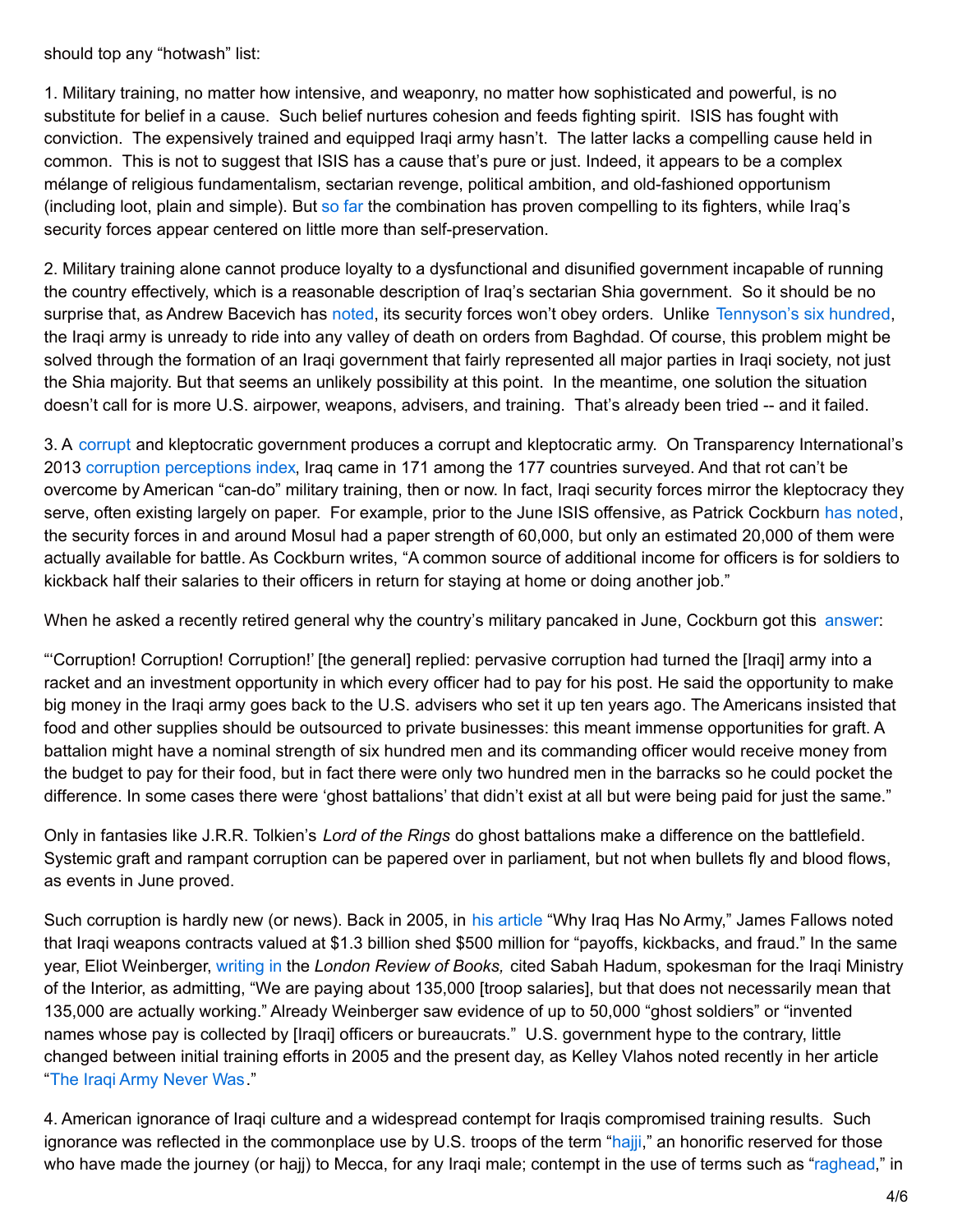indiscriminate firing and overly aggressive behavior, and most notoriously in the events at Abu Ghraib prison. As Douglas Macgregor, a retired Army colonel, [noted](http://www.theatlantic.com/magazine/archive/2005/04/getting-out-right/303828/) in December 2004, American generals and politicians "did not think through the consequences of compelling American soldiers with no knowledge of Arabic or Arab culture to implement intrusive measures inside an Islamic society. We arrested people in front of their families, dragging them away in handcuffs with bags over their heads, and then provided no information to the families of those we incarcerated. In the end, our soldiers killed, maimed, and incarcerated thousands of Arabs, 90 percent of whom were not the enemy. But they are now."

Sharing that contempt was Secretary of Defense Donald Rumsfeld, who chose a metaphor of parent and child, teacher and neophyte, to describe the "progress" of the occupation. He [spoke](http://www.tomdispatch.com/post/145283/) condescendingly of the need to take the ["training](http://www.cbsnews.com/news/bush-holds-gop-pep-rally-on-iraq/) wheels" off the Iraqi bike of state and let Iraqis pedal for themselves. A decade later, General Allen exhibited a similarly paternalistic attitude in an [article](http://www.defenseone.com/ideas/2014/08/gen-allen-destroy-islamic-state-now/92012/) he wrote calling for the destruction of the Islamic State. For him, the people of Iraq are "poor benighted" souls, who can nonetheless serve American power adequately as "boots on the ground." In translation that means they can soak up bullets and become casualties, while the U.S. provides advice and air support. In the general's vision -- which had *déjà vu all over again* scrawled across it -- U.S. advisers were to "orchestrate" future attacks on IS, while Iraq's security forces learned how to obediently follow their American conductors.

The commonplace mixture of smugness and paternalism Allen [revealed](http://contraryperspective.com/2014/08/22/general-allens-revealing-article-on-iraq/) hardly bodes well for future operations against the Islamic State.

### **What Next?**

The grim wisdom of Private [Hudson](https://www.youtube.com/watch?v=qrjFuTbl_SA) in the movie *Aliens* comes to mind: "Let's just bug out and call it 'even,' OK? What are we talking about this for?"

Unfortunately, no one in the Obama administration is entertaining such sentiments at the moment, despite the fact that ISIS does not actually represent a clear and present danger to the "homeland." The bugging-out option has, in fact, been tested and proven in Vietnam. After 1973, the U.S. finally walked away from its disastrous war there and, in 1975, South Vietnam fell to the enemy. It was messy and represented a genuine defeat -- but no less so than if the U.S. military had intervened yet again in 1975 to "save" its South Vietnamese allies with more weaponry, money, troops, and carpet bombing. Since then, the Vietnamese have somehow managed to chart their own course without any of the above and almost 40 years later, the U.S. and Vietnam find themselves [informally](http://www.reuters.com/article/2014/10/02/us-usa-vietnam-arms-idUSKCN0HR29V20141002) allied against China.

To many Americans, IS appears to be the latest Islamic version of the old communist threat -- a bad crew who must be hunted down and destroyed. This, of course, is something the U.S. tried in the region first against Saddam Hussein in 1991 and again in 2003, then against various Sunni and Shiite insurgencies, and now against the Islamic State. Given the paradigm -- a threat to our way of life -- pulling out is never an option, even though it would remove the "American Satan" card from the IS propaganda deck. To pull out means to leave behind much bloodshed and many grim acts. Harsh, I know, but is it any harsher than incessant American-led bombing, the commitment of more American "advisers" and money and weapons, and yet more American generals posturing as the conductors of Iraqi affairs? With, of course, the usual results.

One thing is clear: the foreign armies that the U.S. invests so much money, time, and effort in training and equipping don't act as if America's enemies are their enemies. Contrary to the behavior predicted by Donald Rumsfeld, when the U.S. removes those "training wheels" from its client militaries, they pedal furiously (when they pedal at all) in directions wholly unexpected by, and often undesirable to, their American paymasters.

And if that's not a clear sign of the failure of U.S. foreign policy, I don't know what is.

A retired U.S. Air Force lieutenant colonel and history professor, William Astore is a [TomDispatch](http://www.tomdispatch.com/post/175855/william_astore_uncle_sam_doesn) regular. He edits *the blog* The Contrary [Perspective](http://contraryperspective.com/)*.*